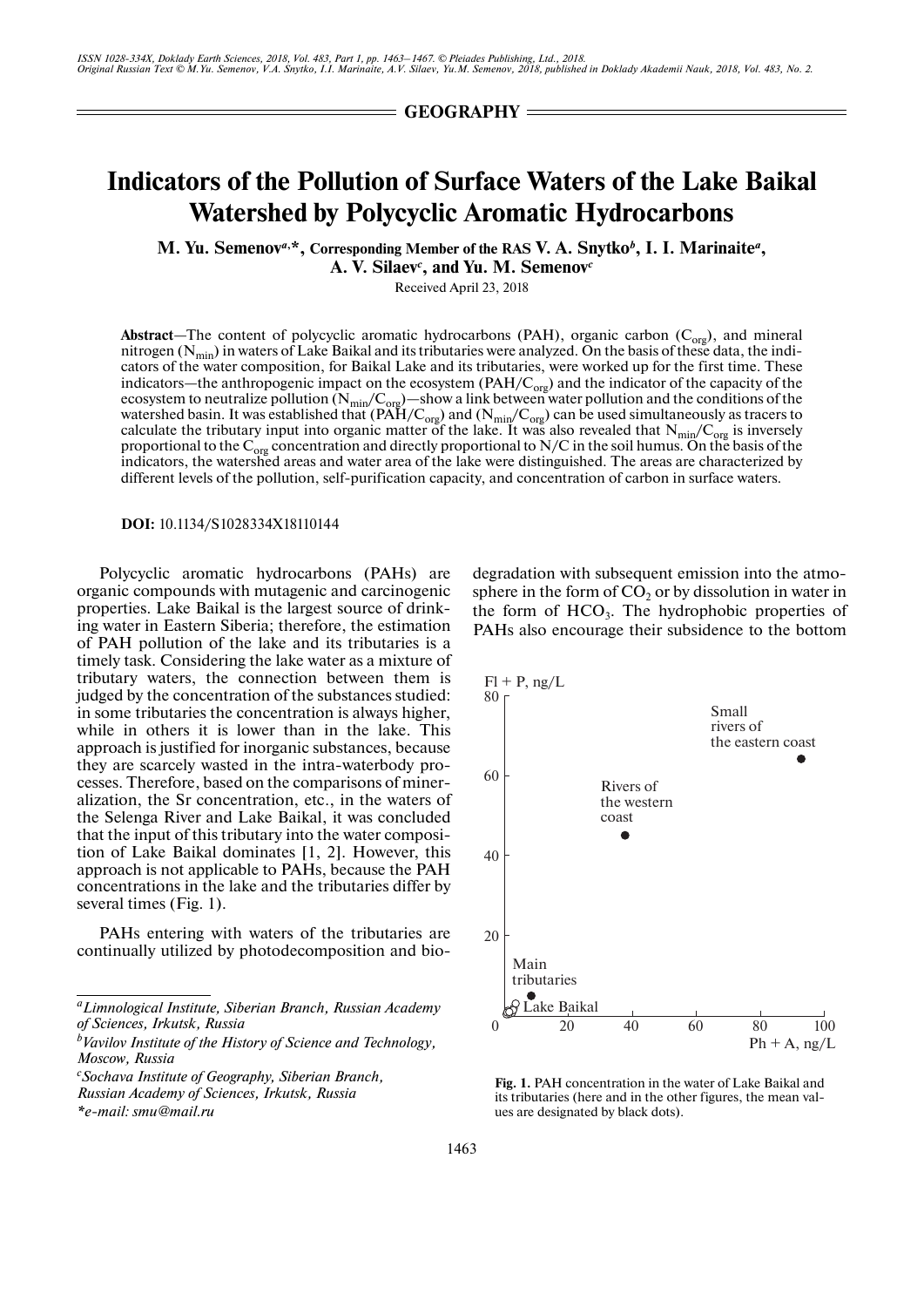

**Fig. 2.** Normalization of PAH concentrations in the water of Lake Baikal (white dots) and its tributaries (gray dots) (a) to reveal the emission sources and (b) estimate the intensity of pollution.

with suspended matter. The purpose of this work was to estimate comprehensively PAH pollution of the water objects in the Lake Baikal basin on the basis of the nondimensional indicators of the chemical composition of waters.

For this purpose, the indicators were sought and approbated to reveal the PAH sources and pollution levels and to estimate the tributary input to the lake pollution and self-purification capacity of the waters.

Data on the content of PAHs and several natural components in the lake and river waters were used. To determine PAHs, we sampled water at the end of May and beginning of June in 2015 and 2016. Because of the low concentration, PAHs were determined in unfiltered water samples. Substances with the maximum concentrations were considered: phenanthrene (Ph), anthracene (A), fluoranthene (Fl), pyrene (P), benz[a]anthracene (B (a) A) and chrysene (Ch). The data on the May and June concentrations of the natural components in the tributaries were obtained in part by the authors and in part taken from published sources [1, 3]. Information about the natural components of Lake Baikal was taken from the publications reflecting results of the current episodic observations [4–8] or perennial monitoring [8, 10]. No considerable differences in the values and spatial distribution of the concentrations of the elements were revealed. The connection between waters of the tributaries and Lake Baikal was judged on the basis of the proximity of their points in the mixing diagrams. For convenience, all tributaries were divided into three categories according to the specific features of the chemical composition. The water sample (point) from Lake Baikal lies within the mixing field bordered by the lines connecting the tributary points. This water sample is polluted by all

rivers. The water sample lying beyond this field is polluted only by the tributaries that border the side adjacent to the sample; the closer the sample to the tributary, the more significant its contribution.

It was established that the normalization of the concentrations of several PAHs on the basis of other PAHs (in our case, on the sum of concentrations) indicates the emission sources (Fig. 2a). Therefore, the PAH composition for both Lake Baikal and the tributaries is determined by the PAHs of oil and oil products and mazut and coal boilers. The oil share is higher in Baikal, because the river samples lie above the lake samples in relation to this source. Such differentiation shows that the oil sources are mostly situated in Lake Baikal itself [11]. In addition, the variance is attributable to a different amount of suspended matter, because PAHs were determined in unfiltered water samples: heavier Fl, P, B (a) A, and Ch, which are typical for boiler-house emissions, are sorbed on organic particles present in the rivers in larger amounts.

To estimate the pollution level, it is necessary to reconcile the PAHs in all samples to the  $C_{org}$  content (Fig. 2b). The resulting ratio of  $PAH/C_{org}$  is the relative contents of PAHs or the enrichment of organic matter (OM) by PAHs. Organic matter of the rivers of the western coast (Krestovka, Goloustnaya, and Buguldeika) is less enriched in PAHs. The maximum enrichment is observed for the rivers of the southeastern coast (Slyudyanka, Snezhnaya, Utulika, and Pereemnaya). Intermediate values are typical for the waters of the large tributaries (Selenga, Verkhnyaya Angara, and Bargusin). The most significant pollution of the rivers is caused by the northwestern transportation of pollutants [12] and an enormous amount of

DOKLADY EARTH SCIENCES Vol. 483 Part 1 2018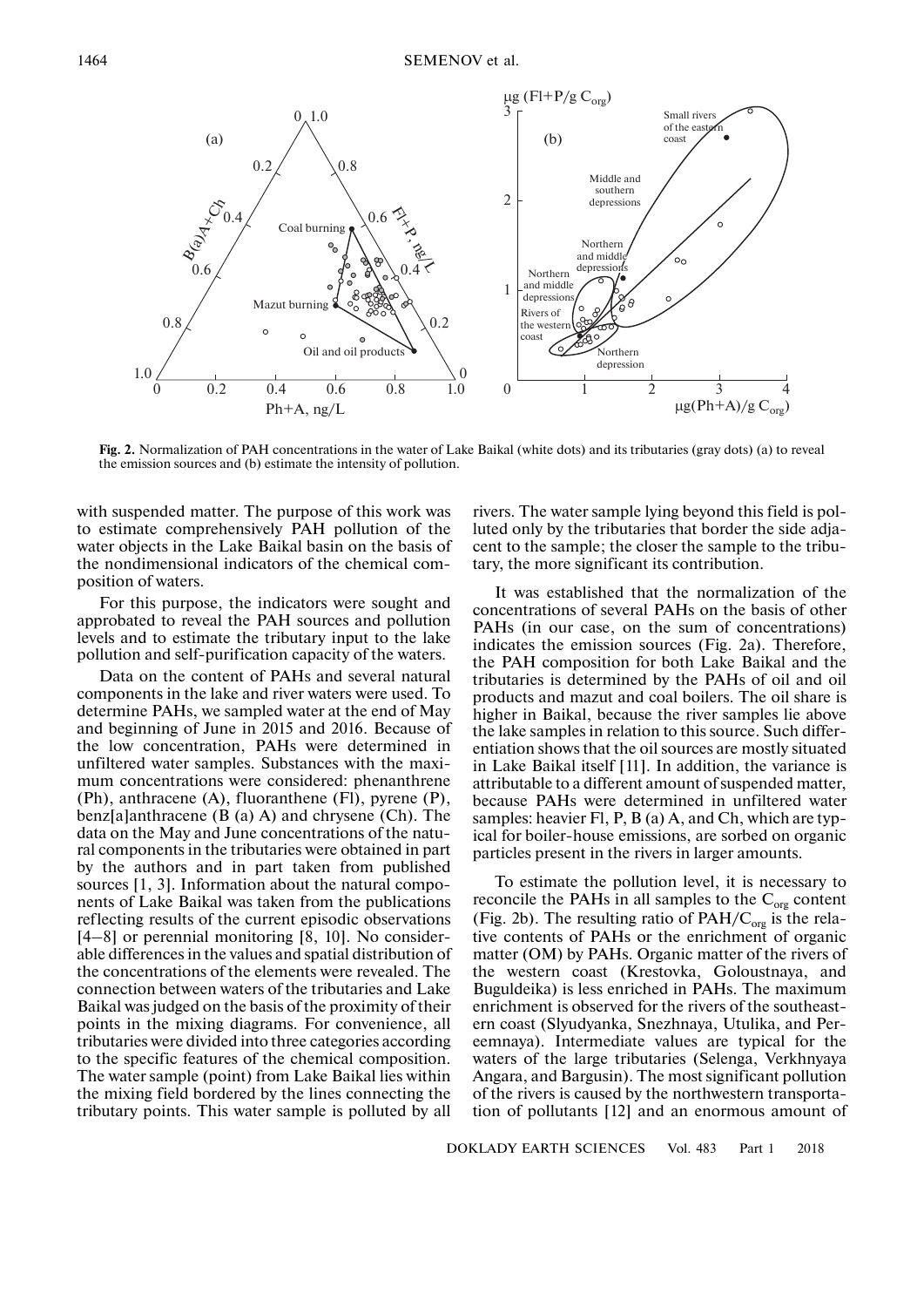

Fig. 3. The dependence of (a) the relative PAH content in the water of Lake Baikal and (b) the C<sub>org</sub> concentration in the waters of its tributaries on the intensity of OM mineralization.

precipitation [11, 12]. The relative content of PAHs in the waters of Lake Baikal grows from north to south. The pollution of the Middle Baikal waters is likely associated with natural oil seepage.

To estimate the contribution of the tributaries to the pollution of Lake Baikal, the water of the lake was considered as a mixture of waters of the tributaries. The presence of three components of the mixture (categories of tributaries) suggests the use of two negatively correlated substances as the tracers [13]. Therefore, PAHs and  $N_{\text{min}}$  were used. The negative correlation between them is due to the attribution of PAHs to the surface runoff and  $N_{min}$  to the soil-ground and underground runoff [2]. Like PAHs,  $N_{min}$  was normalized to  $C_{\text{org}}$ . Figure 3 shows that the enrichment of organic matter by PAHs decreased with an increase in the  $N_{\text{min}}$  content, i.e., PAHs are decomposed simultaneously with natural OM, from which nitrogen is released. Therefore,  $N_{min}/C_{org}$  can be considered an indicator of OM mineralization. The close values of  $N_{\text{min}}/C_{\text{org}}$  in the waters of Lake Baikal and its main tributaries show the high value of their contribution to the pollution of the lake and confirm the current hypothesis on the allochthonous origin of OM of Lake Baikal [6–8]. The small contribution of the small rivers of the eastern coast is caused by the high mineralization of OM in spite of the high enrichment in PAHs. The high mineralization makes OM a bioavailable substance and encourages its decomposition by lake bacterioplankton. Waters of the rivers of the western coast with a high content of OM probably participate in the pollution of Southern Baikal along with the

DOKLADY EARTH SCIENCES Vol. 483 Part 1 2018

main tributaries. The high OM content in these rivers compensates for its low enrichment in PAHs.

Though the OM content in Lake Baikal is mostly due to the processes within the water body, the revealed dependence of the PAH content on OM mineralization is nonetheless valuable. This means that the water areas where the ratio of  $N_{min}/C_{\text{org}}$  is higher and the enrichment of OM by PAHs is lower than in the tributaries or other areas are characterized by a higher rate of self-purification. In this case, the smallest rate is observed in Southern Baikal because of pollution by the waters of the western tributaries. The high contribution of the main tributaries means a similarity in the OM composition between them and Lake Baikal and, consequently, their eutrophication, because the share of the phytoplankton participating in OM formation has to be smaller in the rivers than in the lake. The water areas of Lake Baikal with a different self-purification capacity were distinguished on the basis of  $N_{min}/C_{org}$  (Fig. 4a).

To estimate the spatial variability of the self-purification capacity of the river waters, the relationship between the  $N_{\text{min}}$  and  $C_{\text{org}}$  contents in the land ecosystems was analyzed. In the process of OM decomposition in soils and draining waters,  $N_{min}$  increases and  $C_{\text{org}}$  decreases [14], i.e., the self-purification capacity of the river  $N_{min}/C_{org}$  is inversely proportional to the  $C_{org}$  concentration (Fig. 3b). Due to the fact that the increase in temperature enhances OM decomposition, an increase in  $N_{\text{min}}/C_{\text{org}}$  and decrease in  $C_{\text{org}}$  are expected from north to south and with a decrease in the land elevation (Fig. 4b). Actually, the smallest  $C_{org}$ concentrations are observed in the rivers of the eastern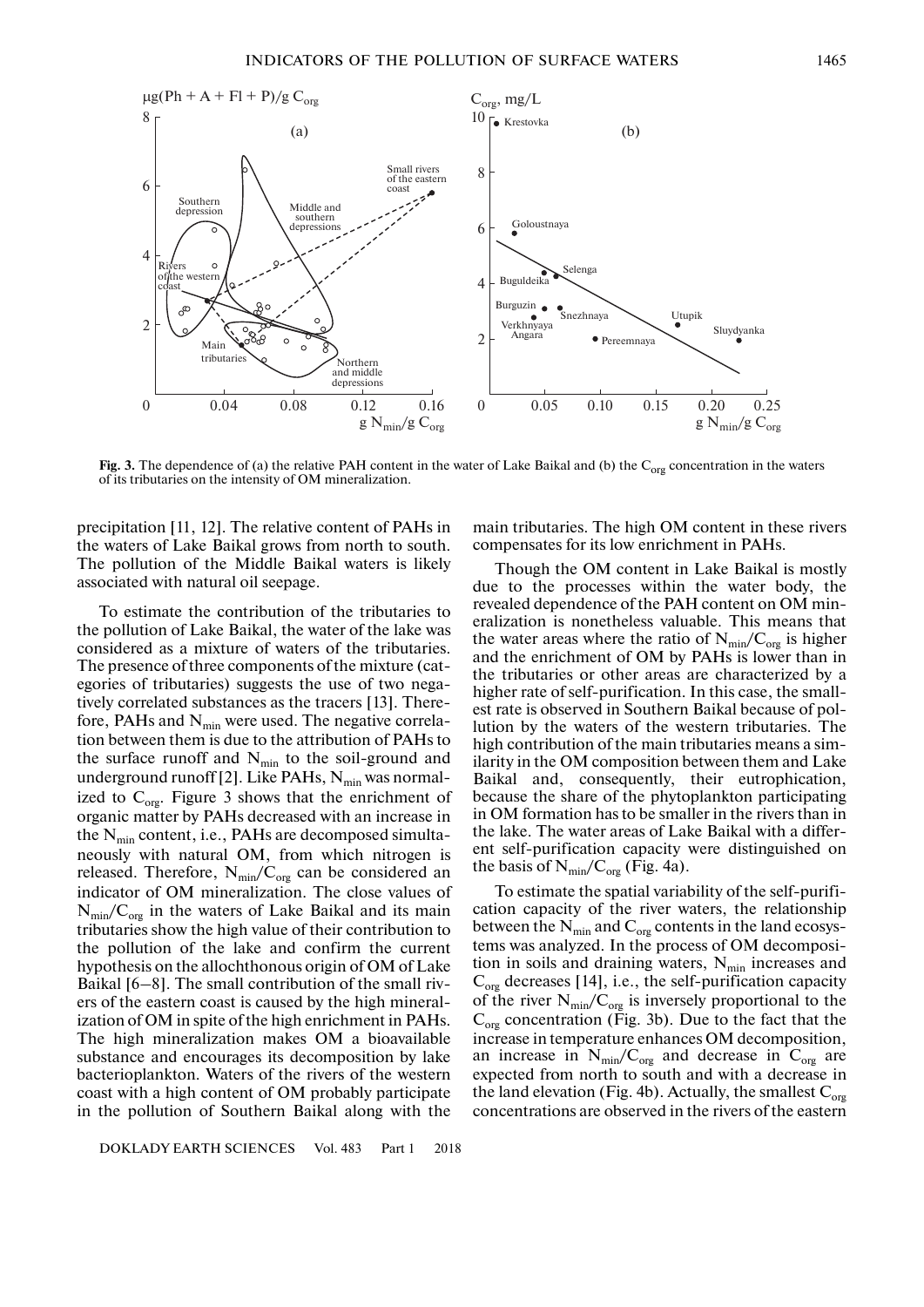

**Fig. 4.** Self-purification capacity of (a) the waters of Lake Baikal and (b) river waters of its basin: 1, high ( $N_{min}/C_{org} > 0.8$ ); 2, medium–high ( $N_{min}/C_{org} = 0.8-0.6$ ); 3, medium–low ( $N_{min}/C_{org} = 0.6-0.4$ ); 4, low ( $N_{min}/C_{org} < 0.4$ );  $C_{org}$  content in the river waters of Lake Baikal (b): 2–3 mg/L (*1*), 3–4 mg/L (*2*), 4–5 mg/L (*3*), >5 mg/L (*4*).

coast; brown soils, developing under positive mean annual temperatures, dominate in the basins of these rivers. The highest  $\mathbf{C}_{\text{org}}$  concentrations are observed in the rivers of the western coast, which drain the cool soils of the podzolic row. For the largest tributaries, the basins of which differ by the great diversity of bioclimatic conditions, medium  $C_{org}$  concentrations are typical. The ratio of  $N_{min}/C_{org}$  also decreased within the slopes, where the surface runoff dominates, and

increased in the valleys (excluding swamped areas), where the soil-ground and underground runoffs dominate.

## ACKNOWLEDGMENTS

This work was carried out according to state assignment no. 0345-2016-0008, AAAA-A16-116122110065-4 (fieldwork and chemical analysis) with the use of the equipment of the Baikal Center for Common Use, and

DOKLADY EARTH SCIENCES Vol. 483 Part 1 2018